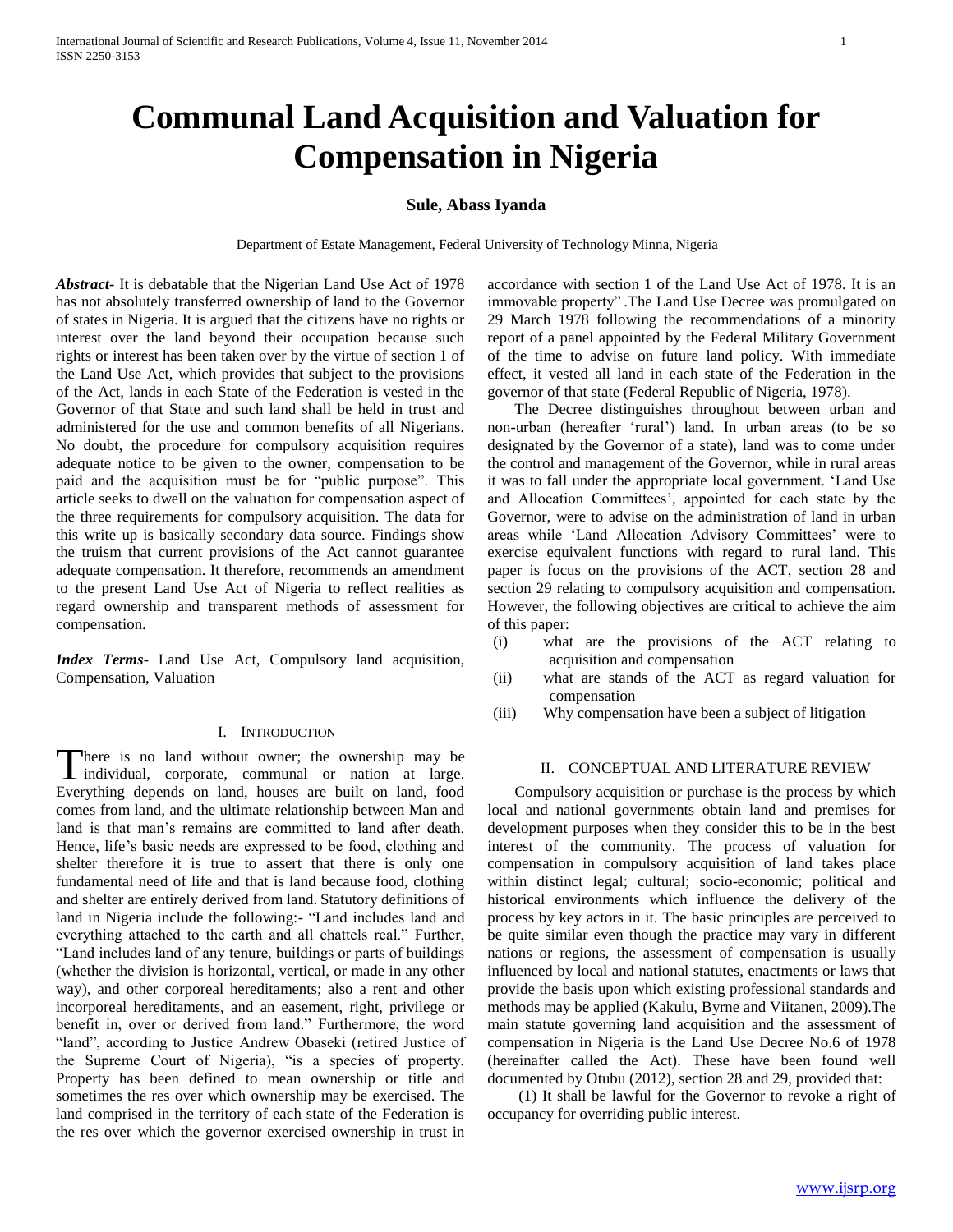(2) Overriding public interest in the case of a statutory right of occupancy means

 (a) the alienation by the occupier by assignment, mortgage, transfer of possession, sublease, or otherwise of any right of occupancy or part thereof contrary to the provisions of this Act or of any regulations made there under; (b) the requirement of the land by the Government of the State or by a Local Government in the State, in either case for public purposes within the State, or the requirement of the land by the Government of the Federation for public purposes of the Federation; (c) the requirement of the land for mining purposes or oil pipelines or for any purpose connected therewith.

 (3) Overriding public interest in the case of a customary right of occupancy means

 (a) the requirement of the land by the Government of the State or by a Local Government in the State in either case for public purpose within the State, or the requirement of the land by the government of the Federation for public purposes of the Federation; (b) the requirement of the land for mining purposes or oil pipelines or for any purpose connected therewith; (c) the requirement of the land for the extraction of building materials; (d) the alienation by the occupier by sale, assignment, mortgage, transfer of possession, sublease, bequest or otherwise of the right of occupancy without the requisite consent or approval.

 (4) The Governor shall revoke a right of occupancy in the event of the issue of a notice by or on behalf of the (Head of the Federal Military Government) if such notice declares such land to be required by the Government for public purposes.

 (5) The Military Government may revoke a statutory right of occupancy on the ground of (a) a breach of any of the provisions which a certificate of occupancy is by section 10 deemed to contain; (b) a breach of any term contained in the certificate of occupancy or in any special contract made under section 8; (c) a refusal or neglect to accept and pay for a certificate which was issued in evidence of a right of occupancy but has been cancelled by the Military Governor under subsection (3) of section 10.

 (6) The revocation of a right of occupancy shall be signified under the hand of a public officer duly authorised in that behalf by the Governor and notice thereof shall be given to the holder.

 (7) The title of the holder of a right of occupancy shall be extinguished on receipt by him or a notice given under subsection (5) or on such later date as may be stated in the notice. Section 29. (1) If a right of occupancy is revoked for the cause set out in paragraph (b) of subsection (2) of section 28 or (c) of subsection (3) of the same section, the holder and the occupier shall be entitled to compensation for the value at the date of revocation of their un-exhausted improvements.

 (2) If a right of occupancy is revoked for the cause set out in paragraph (c) of subsection (2) of section 28 or in paragraph (b) of subsection (3) of the same section the holder and the occupier shall be entitled to compensation under the appropriate provisions of the Mineral Act or the Mineral Oils Act or any legislation replacing the same.

 (3) If the holder or the occupier entitled to compensation under this section is a community the Governor may direct that any compensation payable to it shall be paid (a) to the community; (b) to the chief or leader of the community to be disposed of by him for the benefit of the community in

accordance with the applicable customary law; (c) into some fund specified by the Governor for the purpose of being utilised or applied for the benefit of the community.

 (4) Compensation under subsection (1) of this section shall be, as respects (a) the land, for an amount equal to the rent, if any, paid by the occupier during the year in which the right of occupancy was revoked; (b) building, installation or improvements thereon, for the amount of the replacement cost of the building, installation or improvement, that is to say, such cost as may be assessed on the basis of the prescribed method of assessment as determined by the appropriate officer less any depreciation, together with interest at the bank rate for delayed payment of compensation and in respect of any improvement in the nature of reclamation works, being such cost thereof as may be substantiated by documentary evidence and proof to the satisfaction of the appropriate officer; (c) crops on land apart from any building, installation or improvement thereon, for an amount equal to the value a prescribed and determined by the appropriate officer.

 (5) Where the land in respect of which a right of occupancy has been revoked forms part of a larger area the compensation payable shall be computed as in subsection (4) (a) above less a proportionate amount calculated in relation to that part of the area not affected by the revocation but of which the portion revoked forms a part and any interest payable shall be assessed and computed in like manner.

 (6) Where there is any building, installation or improvement or crops on the land to which subsection (5) applies, then compensation shall be computed as specified hereunder, that is a respects (a) such land, on the basis specified in that subsection; (b) any building, installation or improvement or crops thereon (or any combination or two or all of those things) on the basis specified in that subsection and subsection (4) above, or so much of those provisions as are applicable, and any interest payable under those provisions shall be computed in like manner. For the purposes of this section, "installation" means any mechanical apparatus set up or put in position for use or materials set up in or on land or other equipment, but excludes any fixture in or on any building.

 In the existing body of literature it is noted there are a number of observable problems associated with compulsory acquisition and valuation for compensation in different parts of the world. Nuhu (2008) noted that the land use act is silent on the question of "disturbance and injurious affection" which implies that dispossessed land owners are not compensated for certain losses such as goodwill. However, Kortey (2003) and Larbi (2008) as cited in Famuyiwa et al (2011) opined that the manner by which the governments in many developing countries exercise the rights of compulsory acquisition undermines tenure security because often, little or no compensation is paid, which then have negative impacts on equity and transparency. Observations on the invocation of Public Land Acquisition and Payment of Compensation in Nigeria have resulted in controversies, lapses and disputes in the past. Such as listed; inadequate revocation notices, inadequate compensations, illiteracy of the claimants, inadequate funding of compensation exercise, non-payment of interest on delayed payments, problem of conflicting claims, use of low rate for economic trees and crops, non-enumeration for some crops/economic trees, resistance to allow surveyors to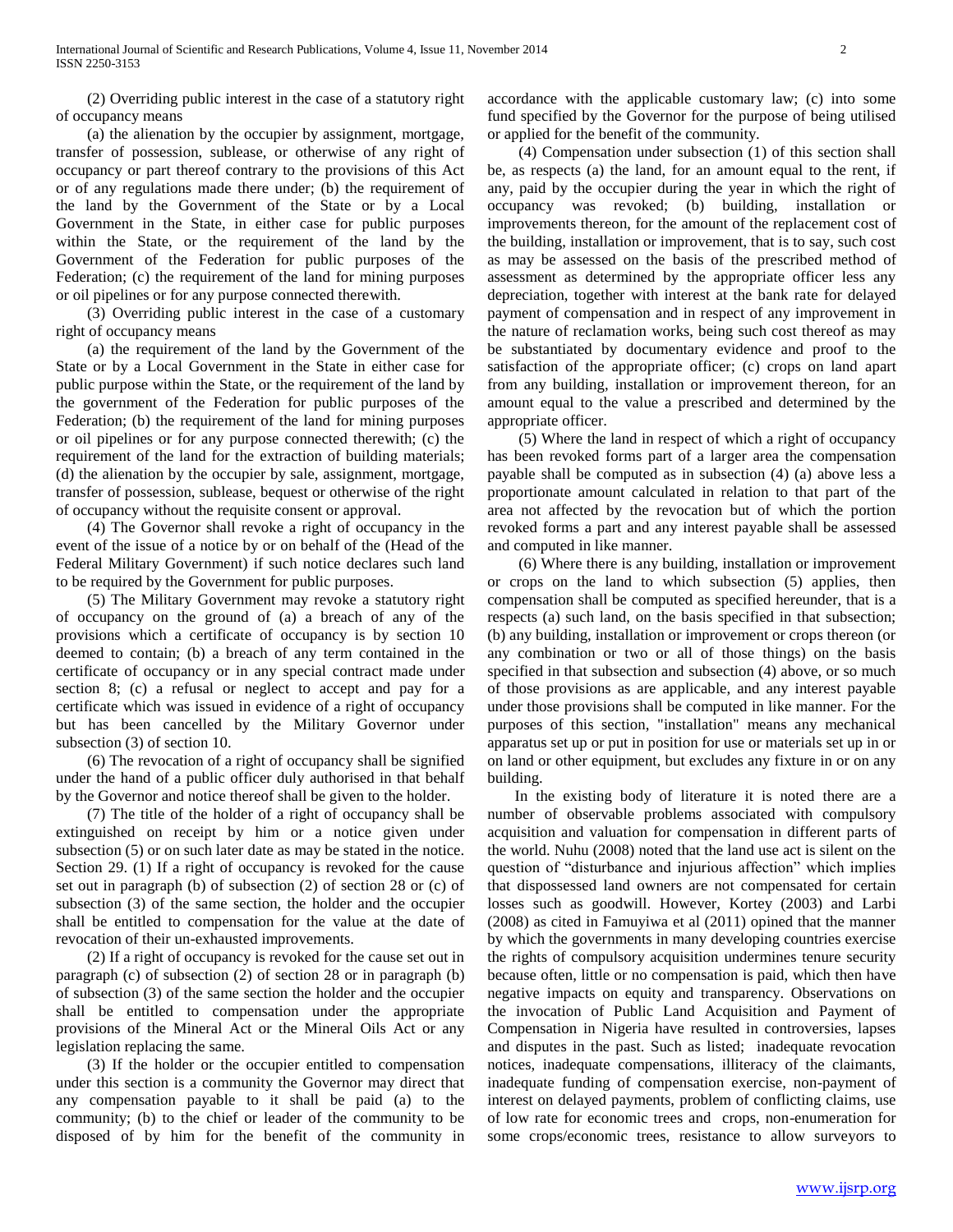represent claimant, non-payment for undeveloped land, corruption of Government officers were among the problems reported of a study by Nuhu (ibid).

 The laws dealing with land acquisition are not clear and there is ambiguity with regards to who is entitled to compensation, what items to be included in the compensation, and what is meant by adequate compensation. The absence of clear explanations is a hindrance to uniform and consistent interpretation and so valuers tend to flout the provisions contained therein. This is partly responsible for the existence of multiple interpretations of its contents by key actors in the process (Kakulu et al., 2009). Moreover, Alias et al., (2010), noted that the main issue of land expropriation is the quantum of compensation that is perceived by the respondents as inadequate to fulfil adequate compensation notion under the spirit of the constitution. They noted that adequate compensation is not defined in the statute of Malaysia and the determination of compensation is based solely on the discretion of the various authorities. Therefore, Omar and Ismail (2009) recommend reviews to include payment of all genuine losses, common agreement on any amount of compensation between landowners and land administrators, quick payment, value plantation separately and the payment of solatium to the affected land owners, as more detailed elements of adequate compensation. Solatium is a provision for a sum of money to be paid to an injured party by the party responsible for the injury, over and above compensation paid for damages for injury to feelings.

 Nuhu and Aliyu (2009) studied court cases on revocation of communal land title by the governor of Niger State in Nigeria within the beam of statutory procedures for just and fair acquisition of communal land and payment of compensation. Among the disposed of cases, it was reveal that "Private convenience" does not translate to "public purposes" hence, acquisition of communal lands for "private purpose" becomes void. The research also raised the question whether the formula of valuation for compensation, if ever used, was just? But this was left in an illusory state. Therefore, this write up consider looking into the valuation scenarios for compensation.

# III. VALUATION FOR COMPENSATION

 The valuation of payable compensation is usually a function of the provisions of the Acts, Decrees and other relevant statutory enactments guiding the process. This framework usually specifies the basis and methods of assessment, as well as procedures, heads of claim and roles of respective parties. It is influenced by the level of socio-economic development of particular nations; their development needs, cultural norms and land-use patterns. Also influential is the level of development of the appropriate national professional body (Viitanen & Kakulu, 2009). It should be noted however that valuation for compensation is not only expected to satisfy professional standards of valuation but in addition, constitutional provisions and international requirements for just, fair, adequate and equitable value must be met. In what Nuhu and Aliyu (2009) refers to as faulty assumption of replacement cost method of valuation is not based on the requirement of the valuation method thus; the Depreciated Replacement Cost (DRC) method is accepted as a legitimate approach for the valuation of properties for which there is no ready market due to their specialised nature. On this, all valuation standards agreed. Three elements are required for the performance of DRC calculation

- (a) The value of the land in its existing uses;
- (b) The gross replacement of the building; and
- (c) The appropriate deductions from gross replacement cost for all types of obsolescence.

 The calculation of DRC lies within the realm of the valuer (Aluko, 2012). Therefore, it is not the DRC that exclude value of the land from the calculation as noted in Nuhu and Aliyu(2009) rather, section 29(4a) of LUA no 6 of 1978 required.

 Apart from the requirement of the LUA no 6 of 1978, that recommend DRC approach for valuing buildings, installations and other improvement on land these kind of scenarios could be obvious;

## **3.1 Scenario 1:**

**3.1.1 Acquiring Communal Land with this type of House and Grains Storage Structures (see below);**



**Plate 1: mud house in the village Source: adapted from (Saheed, 2012)**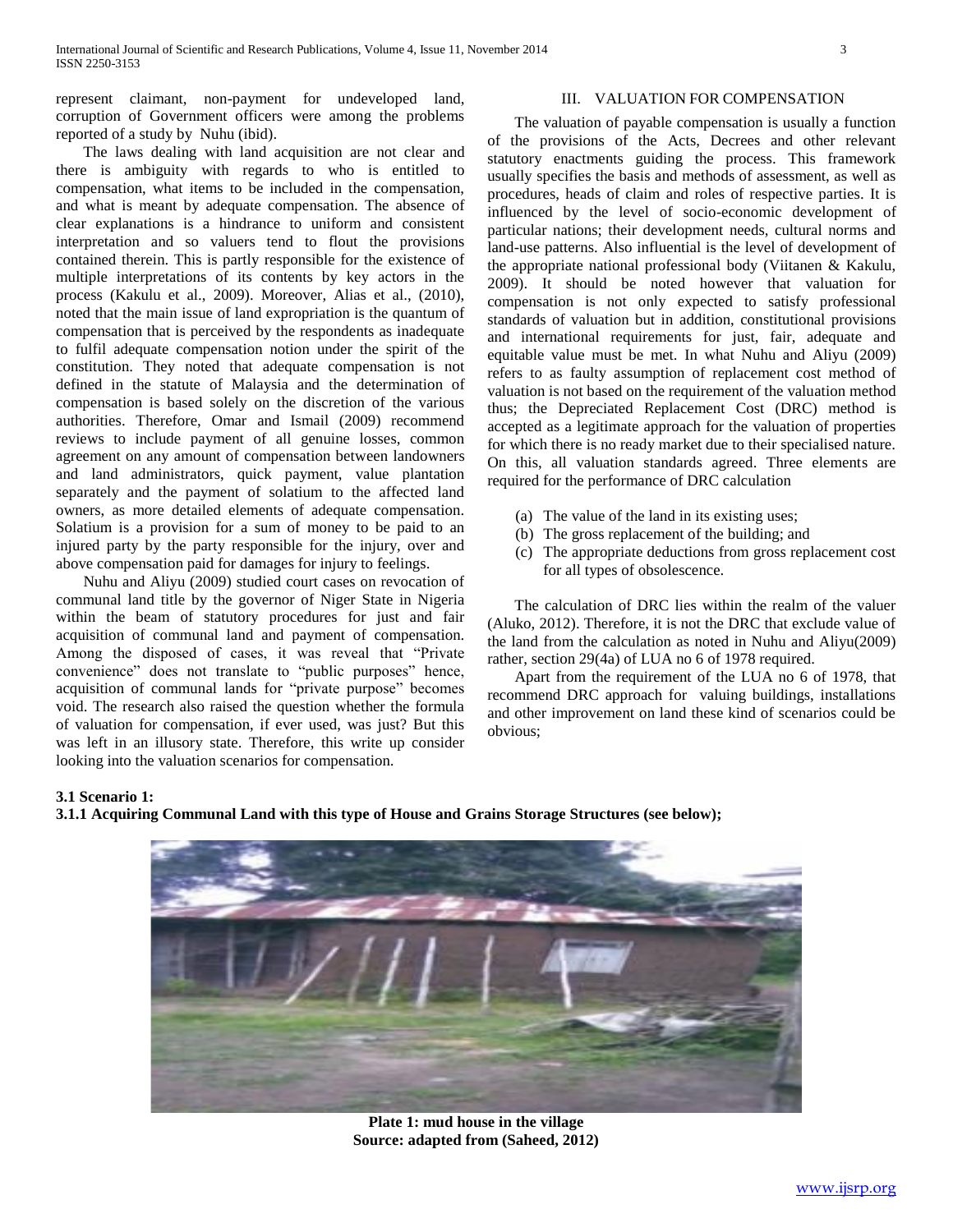

**Plate 2; mud house**



**Plate 3: Mud Rhombus with stone grillage foundation floor assembly and thatched roof Source: adapted from (Adejumo & Raji, 2007)**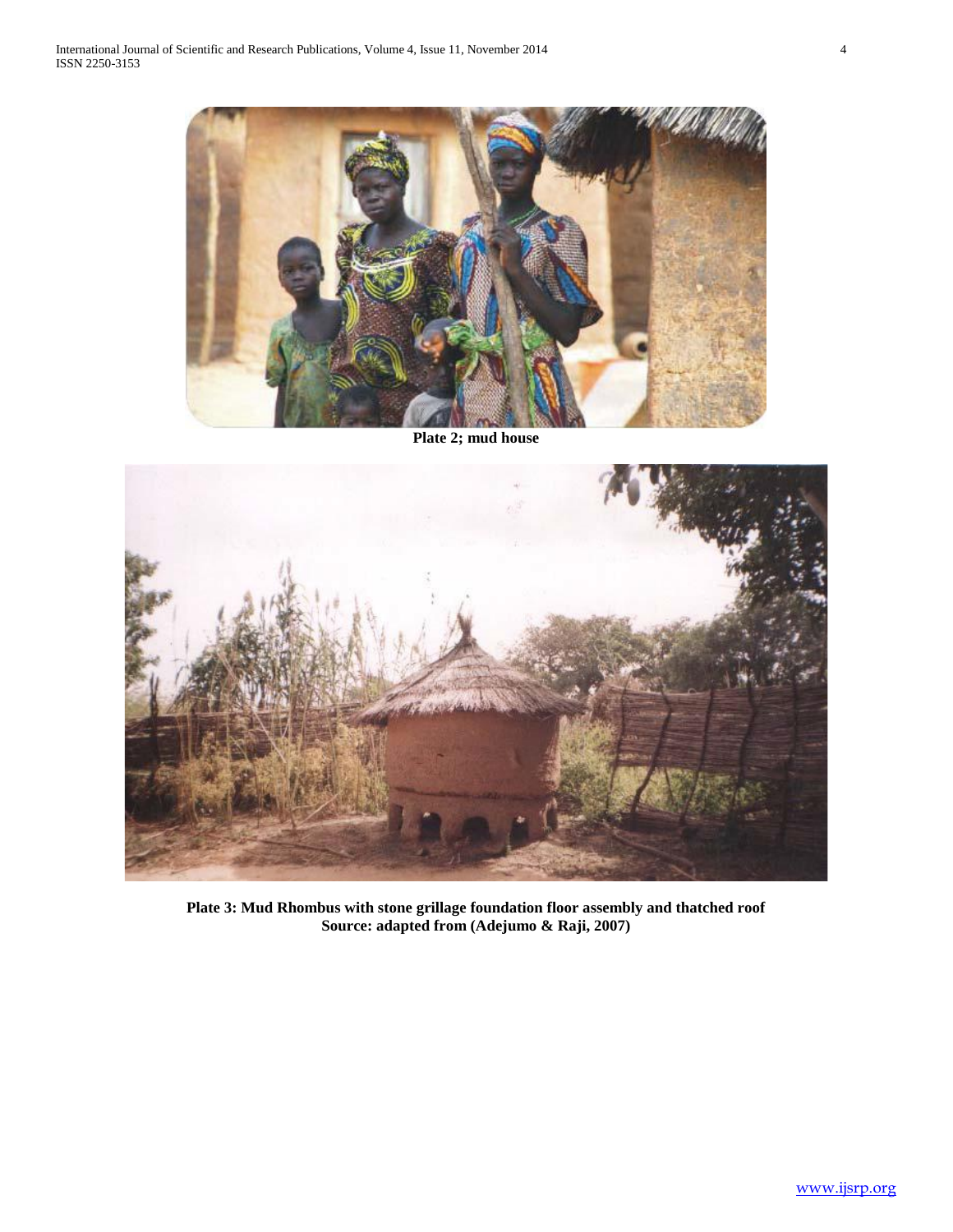

**Plate 4: Thatched Rhombus with tree stem columns, showing tree stem external support Source: adapted from (Adejumo & Raji, ibid)**

 The question is how do you justify using investment method of valuation for this house and other improvements on the farm land? Where is the comparables? Where is the rent? Even, undeveloped land here, how do you use market value here? Where is the data? Where is the market survey?

 **Plate 3 category:** The cost of construction ranges between N6000 –N10, 000, and it basically depends on the capacity, location and availability of materials. However, **Plate 4 categories**: Construction cost is between N2, 000 and N 8,000. They usually have external support ranging from  $6 - 16$  units depending on the size of the rhombus. (Adejumo & Raji, ibid)

# **3.2 Scenario 2**

 Nuhu and Aliyu (2009) observed that the valuation methodology for the valuation of crops and economic Trees for compensation under the Act is not spelt out at all. However current practice is based on the arbitrary fixing of prices for Crops and Economic Trees compulsorily acquired by the socalled Land Officer. Though evidences were not given but it suffices that, it is professionally suicidal to be fixing arbitrary prices for such. Kwache, (2007) listed such tree crops as mango; citrus, (orange) cashew; cocoa; kola nuts, gum Arabic, guava, ogbono, coconuts, rubber, coffee, sheanuts.



**Plate 5: Cocoanut tree**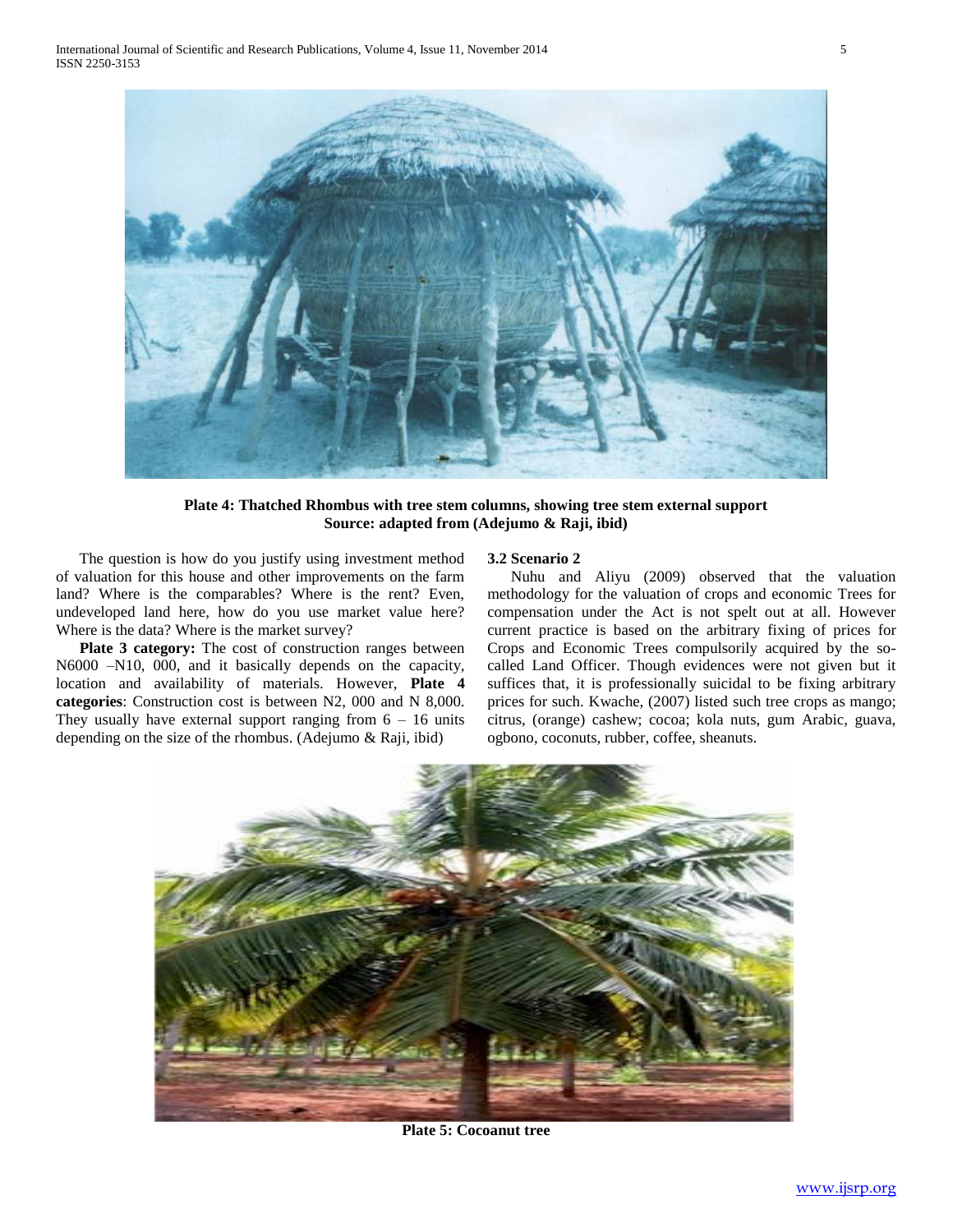

**Plate 6: Mango Tree**

 The price of these economic trees should not be fixed arbitrarily because this is an investment compulsorily acquired by government and it should be treated as such. Farmers that have these economic trees are secure for life because these trees produce forever. Therefore, the valuer should categorise them as investment and prepare the valuation on that basis.

# **3.2.1 Experiment:**

 **THE INCOME CAPITALISATION (INVESTMENT) APPROACH:** This is based on the principle of anticipation. The principle states that the value of any property (interest) may be defined as the present worth of future benefits. Formula is; Capital Value= Net Income × Year Purchase

 **Category A**; Economic Trees (Mango, Orange, Cocoanut, Palm Tree etc)

 Net Income of the farmer on economic trees will be; how many number of these economic trees available on land multiply by price of each per annual (local market retailers buys each economic trees and harvest it themselves or hire somebody) then appropriate yield applied.

 **Category B**; Economic Crops (Maize, Cassava, Yam, Pepper etc)

 Net Income of the farmer on economic Crops will be; Local retailers buy these in hectares, acres or per number of heaps at a harvest time, then appropriate yield applied.

## IV. FINDINGS AND DISCUSSION

Findings reveal among others the followings;

- $\triangleright$  That all land in Nigeria belongs to the government Section 1 of the Land Use Act No 6 of 1978 of Nigeria (LUA), therefore bareland compulsorily acquired by the government is not compensated Section 29(4a) of the LUA. This is widely reported in the literature, but observations from the unreported disposed cases from Niger State High Court (NSHC) cited by Nuhu and Aliyu (Ibid) shows that bareland is being compensated. See: *Sule Ahmadu Dogo and 7 Others v. Hon. Commissioner Ministry for Lands, Survey and Town Planning and 2 Others* The plaintiff claimed that no compensation was paid at all and this was defeated because the defendants provided evidence which convinced the court that compensation was actually paid. Contrary to this was the case of *Hassan Doma Bosso v. Commissioner of Lands and Anor.,* failure by the defendants to challenge the claims advanced by the plaintiff left the court with no option than to hold that no compensation was paid at all to the plaintiff and the subsequent grant was void *ab initio.*
- $\triangleright$  The method of valuation provided by the LUA may be useful in some cases (special properties such that does not change hand in the property market e.g shrine,